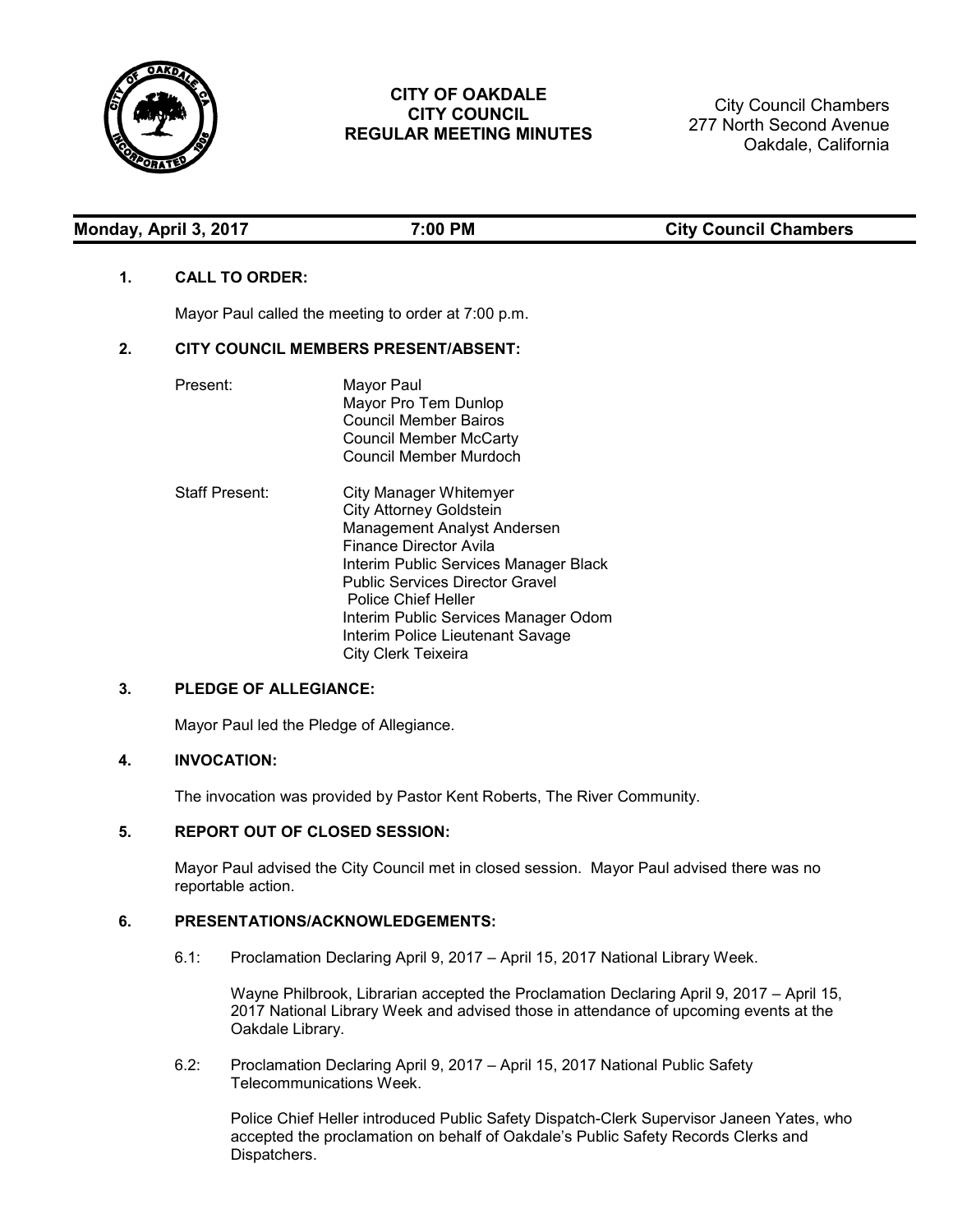

**City Council Chambers**

6.3: Proclamation Declaring April 9, 2017 – April 15, 2017 National Animal Care & Control Appreciation Week.

Police Chief Heller introduced Animal Control Officer Beth Crawley who accepted the proclamation on behalf of the Oakdale Animal Shelter personnel. Animal Control Officer Crawley thanked OPSA and ASTRO for their assistance by volunteering at the Oakdale Animal Shelter as well as their auxiliary services to protect and care of pets and strays in the community. Members of OSPA and ASTRO, including current President of OSPA, Lisa Dolling and members of ASTRO, including Board Member Jaydeen Vicente were present and spoke of the services and goals of each organization.

## **7. ADDITIONS/DELETIONS:**

No additions or deletions occurred at this time.

### **8. PUBLIC COMMENT:**

Teresa Kinney spoke on behalf of Congressman Jeff Denham advising on April 17 a Government Night-Town Hall Meeting will be held in Denair and, on July 5 a Naturalization Ceremony will be held at Stanislaus State.

Mary Guardiola, Chief Executive Officer of the Oakdale Chamber advised the City Council on upcoming events.

Alice Garcia addressed the City Council related to correspondence she received from Oakdale Irrigation District.

### **9. APPOINTMENT TO BOARDS AND COMMISSIONS:**

- 9.1: Consider Appointment of Chris Kinney to the Planning Commission.
- 9.2: Consider Appointment of Amy Velasco to the Planning Commission.

#### **MOTION**

To appoint Chris Kinney to the Planning Commission.

Moved by Council Member Murdoch seconded by Council Member McCarty and PASSED AND PASSED this 3rd day of April 2017, by the following vote:

| AYES:   | <b>COUNCIL MEMBERS:</b>     | Bairos, Dunlop, McCarty, Murdoch and Paul | (5) |
|---------|-----------------------------|-------------------------------------------|-----|
| NOES:   | COUNCIL MEMBERS:            | <b>None</b>                               | (0) |
| ABSENT: | <b>COUNCIL MEMBERS:</b>     | <b>None</b>                               | (0) |
|         | ABSTAINED: COUNCIL MEMBERS: | <b>None</b>                               | (0) |

Motion carried 5/0 by City Council roll call vote.

### **MOTION**

To appoint Amy Velasco to the Planning Commission.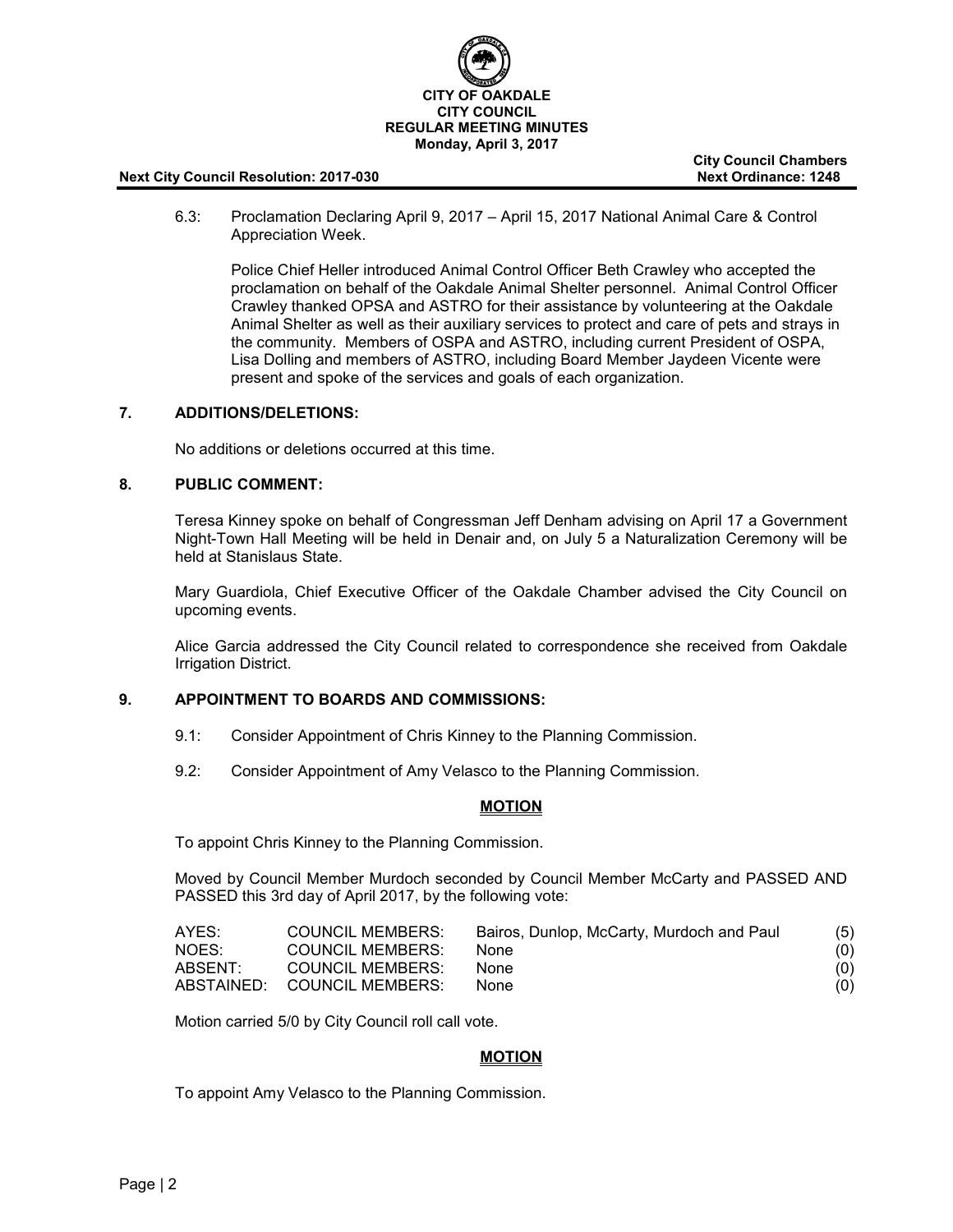

**City Council Chambers**

Moved by Council Member Murdoch seconded by Council Member McCarty and PASSED AND PASSED this 3rd day of April 2017, by the following vote:

| AYES:   | COUNCIL MEMBERS:            | Bairos, Dunlop, McCarty, Murdoch and Paul | (5) |
|---------|-----------------------------|-------------------------------------------|-----|
| NOES:   | <b>COUNCIL MEMBERS:</b>     | <b>None</b>                               | (0) |
| ABSENT: | COUNCIL MEMBERS:            | None.                                     | (0) |
|         | ABSTAINED: COUNCIL MEMBERS: | <b>None</b>                               | (0) |

Motion carried 5/0 by City Council roll call vote.

## **10. CITY COUNCIL CONSENT AGENDA:**

Mayor Paul asked whether there were any questions on any matter listed on the Consent Agenda.

Council Member Murdoch advised due to his absence from the March 20, 2017 meeting he would abstain from voting on the March 20, 2017 City Council Meeting Minutes.

City Manager Whitemyer advised the City Council of a correction to the resolution for Consent Agenda Item 10.5, a Resolution of the City Council of the City of Oakdale Approving Public Services Director Appointment, Ratifying Employment Agreement and Authorizing Execution of Agreement with Jeff Gravel noting item 1. listed in the resolution should be corrected with Mr. Gravel's name.

#### **MOTION**

To approve the City of Oakdale City Council Consent Agenda for April 3, 2017 comprised of Items 10.1 through 10.8 as submitted.

- 10.1: Special City Council Meeting Minutes of March 13, 2017.
- 10.2: Regular City Council Meeting Minutes of March 20, 2017.
- 10.3: Receive and File the Warrant List for the period of March 16, 2017 to March 28, 2017.
- 10.4: Waive Readings of Ordinances/Resolutions except by Title.
- 10.5: Adopt Resolution 2017-030, a Resolution of the City Council of the City of Oakdale Approving Public Services Director Appointment, Ratifying Employment Agreement and Authorizing Execution of Agreement as corrected to read Jeff Gravel, as corrected.
- 10.6: Adopt Resolution 2017-031, a Resolution of the City Council of the City of Oakdale Authorizing Application for Fiscal Year (FY) 2016/2017 Local Transportation Funds (LTF) Claim.
- 10.7: By Minute Order Reject Claim for Damages Submitted by June Newman.
- 10.8: Adopt Resolution 2017-032, a Resolution of the City Council of the City of Oakdale Declaring Property Surplus and Authorizing Wastewater Treatment Plant Staff to Dispose of Surplus Property by Public Auction, Sale or other Method.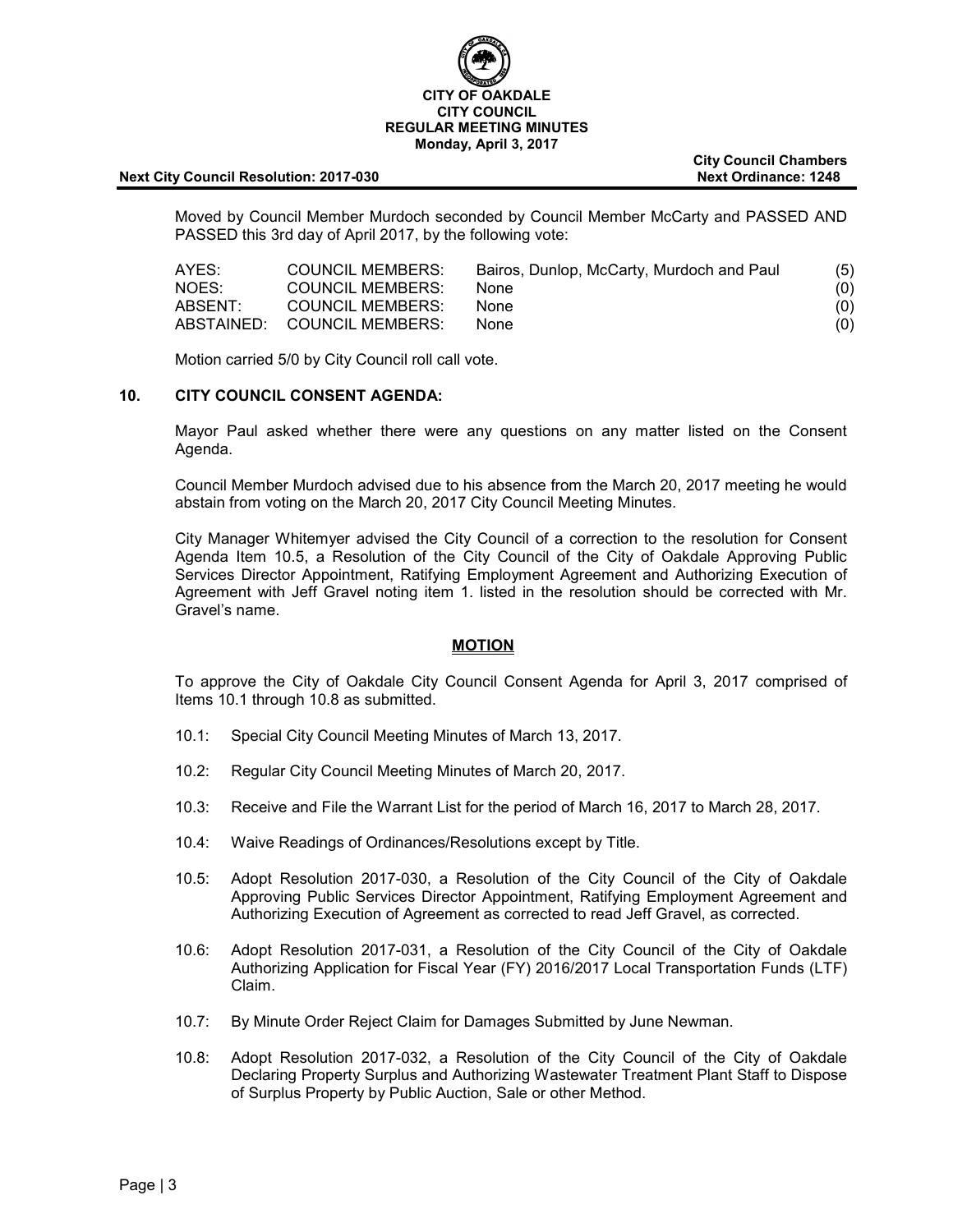

**City Council Chambers**

Moved by Council Member McCarty seconded by Council Member Bairos and PASSED AND ADOPTED this 3rd day of April 2017, by the following vote:

| AYES:   | COUNCIL MEMBERS:            | Bairos, Dunlop, McCarty, Murdoch and Paul | (5) |
|---------|-----------------------------|-------------------------------------------|-----|
| NOES:   | COUNCIL MEMBERS:            | <b>None</b>                               | (0) |
| ABSENT: | COUNCIL MEMBERS:            | None.                                     | (0) |
|         | ABSTAINED: COUNCIL MEMBERS: | Murdoch (Agenda Item 10.2)                | (1) |

Motion carried 5/0 by City Council roll call vote.

#### **11. PUBLIC HEARINGS:**

11.1: Consider Water Rate Adjustments. Notice mailed by United States Postal Service to Ratepayers on February 6, 2017.

A PowerPoint Presentation was provided.

City Manager Whitemyer presented the staff report recommending the City Council reopen the public hearing initiated at the March 20, 2017 City Council meeting, accept public comment and protests to the rate increases and then close the public hearing and protest voting period. At the April 17, 2017 City Council meeting the City Clerk will present the protest vote count to the City Council. At that meeting the City Council could vote to approve the rate increases if the protest vote totals do not reach the 50% + 1 threshold.

The time being 7:33 p.m. Mayor Paul opened the public hearing to receive public testimony.

Public Testimony Alice Garcia

There being no further public testimony and no ballots received Mayor Paul closed the public hearing at 7:35 p.m.

#### **MOTION**

To close the public hearing and direct the City Clerk to review, count and validate the Protest Votes for presentation at the April 17, 2017 City Council meeting; and, continue City Council action on the matter to the next regularly scheduled City Council meeting of April 17, 2017 at 7:00 p.m.

Moved by Mayor Pro Tem Dunlop seconded by Council Member McCarty and PASSED this  $3<sup>rd</sup>$  day of April 2017, by the following vote:

| AYES: |                                  | COUNCIL MEMBERS: Bairos, Dunlop, McCarty, Murdoch and Paul (5) |     |
|-------|----------------------------------|----------------------------------------------------------------|-----|
| NOES: | COUNCIL MEMBERS: None            |                                                                | (0) |
|       | ABSENT: COUNCIL MEMBERS: None    |                                                                | (O) |
|       | ABSTAINED: COUNCIL MEMBERS: None |                                                                | (0) |

Motion carried 5/0 by City Council roll call vote.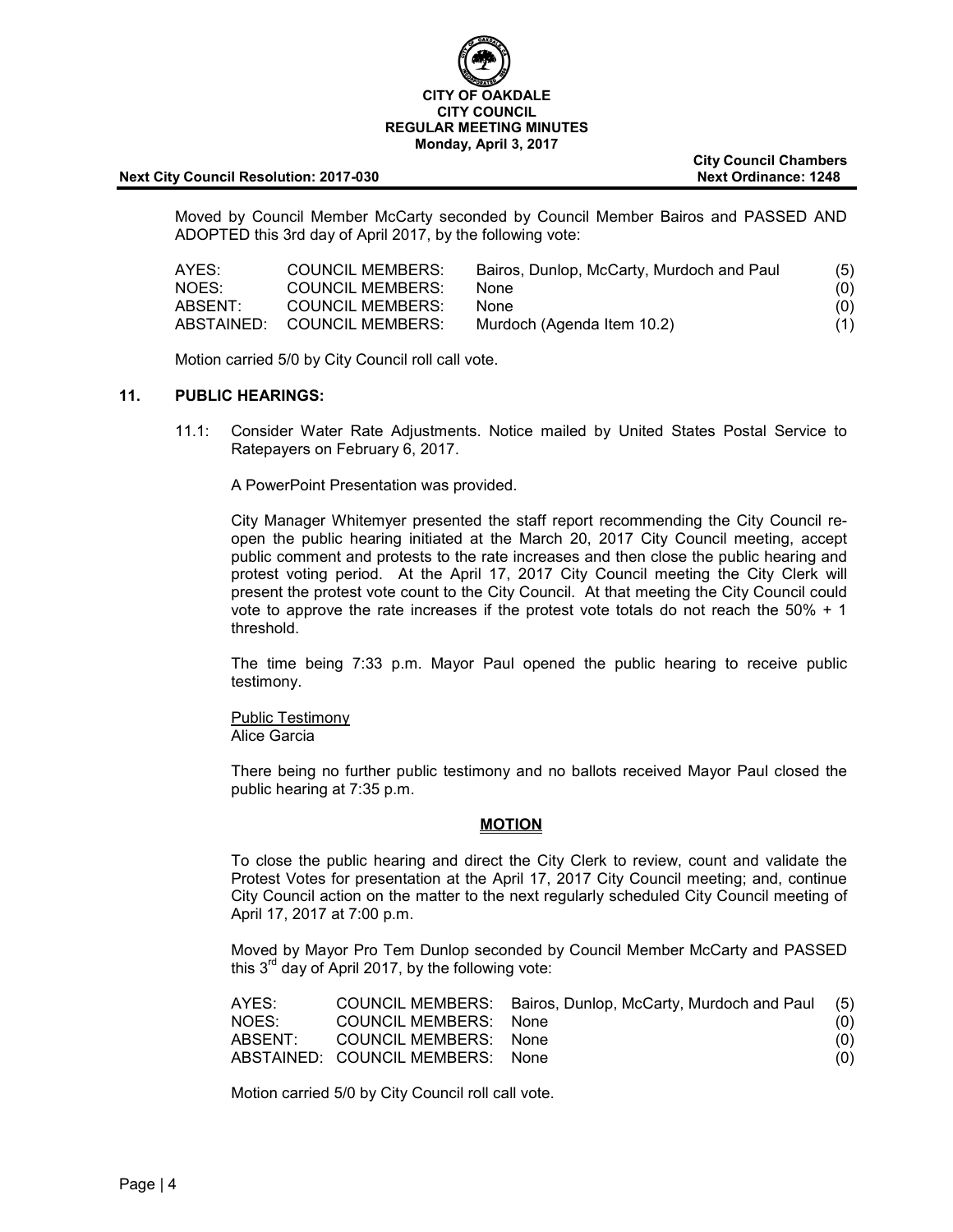

**City Council Chambers**

### **12. STAFF REPORTS:**

12.1: Consider a Resolution of the City of Oakdale City Council Authorizing the Award of a Contract for the Secondary Clarifier Recoating Project to Crown Painting, Inc. in the amount of \$56,500 which includes a 10% Contingency as well as \$10,000 for Inspections to be funded from Sewer Capital Replacement Fund 621 (CP1702).

A PowerPoint Presentation was provided.

Waste Water Treatment Plant Supervisor Bridgewater presented the staff report recommending the City Council authorize awarding the contract for the Secondary Clarifier Recoating Project to Crown Painting, Inc. in the amount of \$56,500 which includes a 10% Contingency as well as \$10,000 for Inspections to be funded from Sewer Capital Replacement Fund 621 (CP1702).

### **MOTION**

To adopt City of Oakdale City Council Resolution 2017-033, a Resolution of the City of Oakdale City Council Authorizing the Award of a Contract for the Secondary Clarifier Recoating Project to Crown Painting, Inc. in the amount of \$56,500 which includes a 10% Contingency as well as \$10,000 for Inspections to be funded from Sewer Capital Replacement Fund 621 (CP1702).

Moved by Council Member McCarty seconded by Council Member Bairos and PASSED AND ADOPTED this  $3<sup>rd</sup>$  day of April 2017, by the following vote:

| AYES:   | COUNCIL MEMBERS: Bairos, Dunlop, McCarty, Murdoch and Paul | (5) |
|---------|------------------------------------------------------------|-----|
| NOES:   | COUNCIL MEMBERS: None                                      | (0) |
| ABSENT: | COUNCIL MEMBERS: None                                      | (0) |
|         | ABSTAINED: COUNCIL MEMBERS: None                           | (0) |

Motion carried 5/0 by City Council roll call vote.

12.2: Consider a Resolution of the City of Oakdale City Council Approving an Amendment to the 2017 Street Overlay Project to include the Road Segments of Lee Avenue from F Street to Poplar Street and Pontiac Street from Oak Avenue to Lee Avenue and appropriating \$900,000 in Future Measure L Funds for the Project.

A PowerPoint Presentation was provided.

City Manager Whitemyer presented the staff report recommending the City Council adopt a resolution approving an amendment to the 2017 Street Overlay Project to include the Road Segments of Lee Avenue from F Street to Poplar Street and Pontiac Street from Oak Avenue to Lee Avenue and appropriating \$900,000 in Future Measure L Funds for these projects.

#### **MOTION**

To adopt City of Oakdale City Council Resolution 2017-034, a Resolution of the City of Oakdale City Council Approving an Amendment to the 2017 Street Overlay Project to include the Road Segments of Lee Avenue from F Street to Poplar Street and Pontiac Street from Oak Avenue to Lee Avenue and appropriating \$900,000 in Future Measure L Funds for the Project.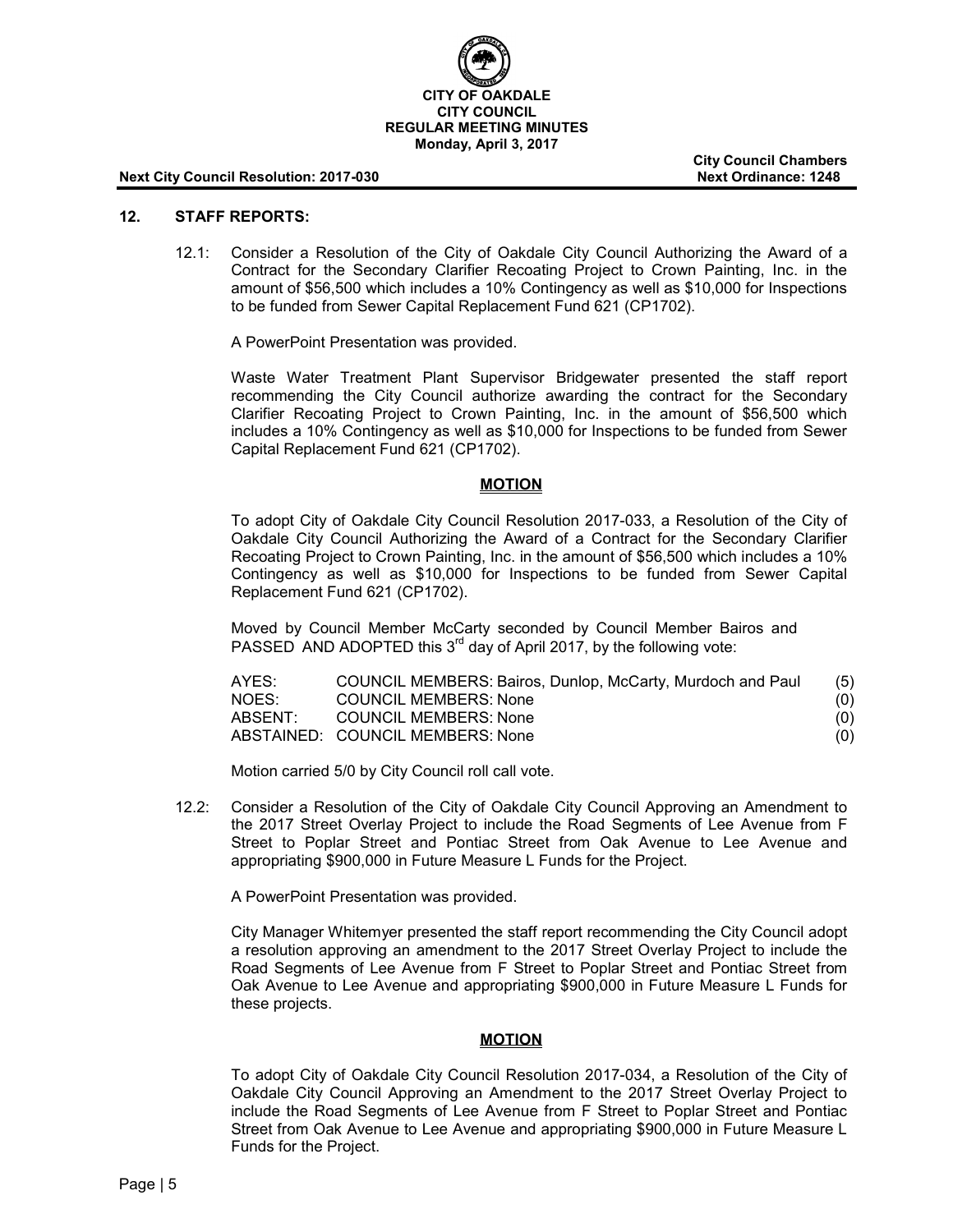

**City Council Chambers**

Moved by Mayor Pro Tem Dunlop seconded by Council Member Murdoch and PASSED AND ADOPTED this  $3<sup>rd</sup>$  day of April 2017, by the following vote:

| AYES:   | COUNCIL MEMBERS: Bairos, Dunlop, McCarty, Murdoch and Paul | (5) |
|---------|------------------------------------------------------------|-----|
| NOES:   | <b>COUNCIL MEMBERS: None</b>                               | (0) |
| ABSENT: | <b>COUNCIL MEMBERS: None</b>                               | (0) |
|         | ABSTAINED: COUNCIL MEMBERS: None                           | (0) |

Motion carried 5/0 by City Council roll call vote.

12.3: Consider a Resolution of the City of Oakdale City Council Opposing AB 199 (Chu).

City Manager Whitemyer noted John Beckman Executive Director representing the Building Industry Association is in the audience this evening. Staff is recommending the City Council adopt the resolution to oppose AB 199 (Chu).

To adopt City of Oakdale City Council Resolution 2017-035, a Resolution of the City of Oakdale City Council opposing AB 199.

Moved by Mayor Pro Tem Dunlop seconded by Council Member Bairos and PASSED AND ADOPTED this  $3<sup>rd</sup>$  day of April 2017, by the following vote:

| AYES:   | COUNCIL MEMBERS: Bairos, Dunlop, McCarty, Murdoch and Paul | (5) |
|---------|------------------------------------------------------------|-----|
| NOES:   | <b>COUNCIL MEMBERS: None</b>                               | (0) |
| ABSENT: | <b>COUNCIL MEMBERS: None</b>                               | (0) |
|         | ABSTAINED: COUNCIL MEMBERS: None                           | (0) |

Motion carried 5/0 by City Council roll call vote.

## **13. CITY MANAGER'S REPORT:**

City Manager Whitemyer stated staff is prepared to provide a Marijuana educational session on April 10.

City Attorney Goldstein advised Legislative Advocate and Attorney Josiah Young with Churchwell White (City Attorney's office) will be present at the public meeting to facilitate open dialog related to the complexities of the new Prop 64 legislation.

### **CITY COUNCIL CONSENSUS**

The City Council unanimously agreed to hold a special meeting at 5:00 p.m. on Monday, April 10 in the Large Conference Room at the Gene Bianchi Community Center for the purpose of receiving an overview of the Medical and Recreational Marijuana Act Post Proposition 64.

### **14. CITY COUNCIL ITEMS:**

Mayor Paul advised 2017-2018 Civil Grand Jury Selection Process began in March 2017 and applications are being accepted now through April 14, 2017. The Civil Grand Jury investigates complaints from citizens, civic groups, government employees and others about the operations of County and City governments and special districts and school districts and the conduct of their officers and employees.